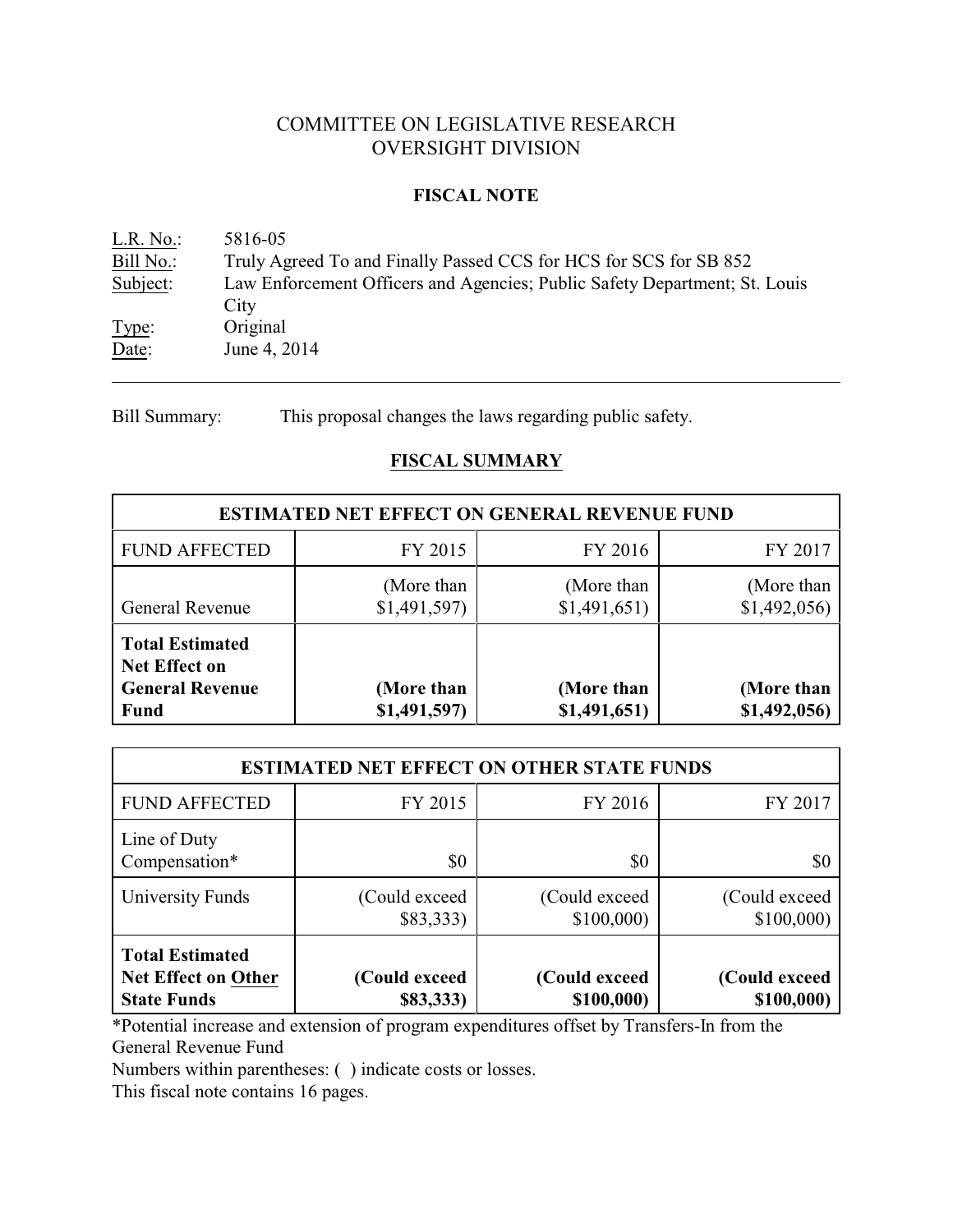L.R. No. 5816-05 Bill No. Truly Agreed To and Finally Passed CCS for HCS for SCS for SB 852 Page 2 of 16 June 4, 2014

| <b>ESTIMATED NET EFFECT ON FEDERAL FUNDS</b>                               |         |         |         |  |
|----------------------------------------------------------------------------|---------|---------|---------|--|
| <b>FUND AFFECTED</b>                                                       | FY 2015 | FY 2016 | FY 2017 |  |
|                                                                            |         |         |         |  |
|                                                                            |         |         |         |  |
| <b>Total Estimated</b><br><b>Net Effect on All</b><br><b>Federal Funds</b> | \$0     | \$0     |         |  |

| <b>ESTIMATED NET EFFECT ON FULL TIME EQUIVALENT (FTE)</b>    |         |         |         |  |
|--------------------------------------------------------------|---------|---------|---------|--|
| <b>FUND AFFECTED</b>                                         | FY 2015 | FY 2016 | FY 2017 |  |
| <b>General Revenue</b>                                       | 2 FTE   | 2 FTE   | 2 FTE   |  |
|                                                              |         |         |         |  |
| <b>Total Estimated</b><br><b>Net Effect on</b><br><b>FTE</b> |         |         |         |  |

 $\boxtimes$  Estimated Total Net Effect on All funds expected to exceed \$100,000 savings or (cost).

 $\boxtimes$  Estimated Net Effect on General Revenue Fund expected to exceed \$100,000 (cost).

| <b>ESTIMATED NET EFFECT ON LOCAL FUNDS</b> |         |         |         |
|--------------------------------------------|---------|---------|---------|
| FUND AFFECTED                              | FY 2015 | FY 2016 | FY 2017 |
| Local Government*                          | \$0     | \$0     |         |

\* Losses and Savings that should net to zero.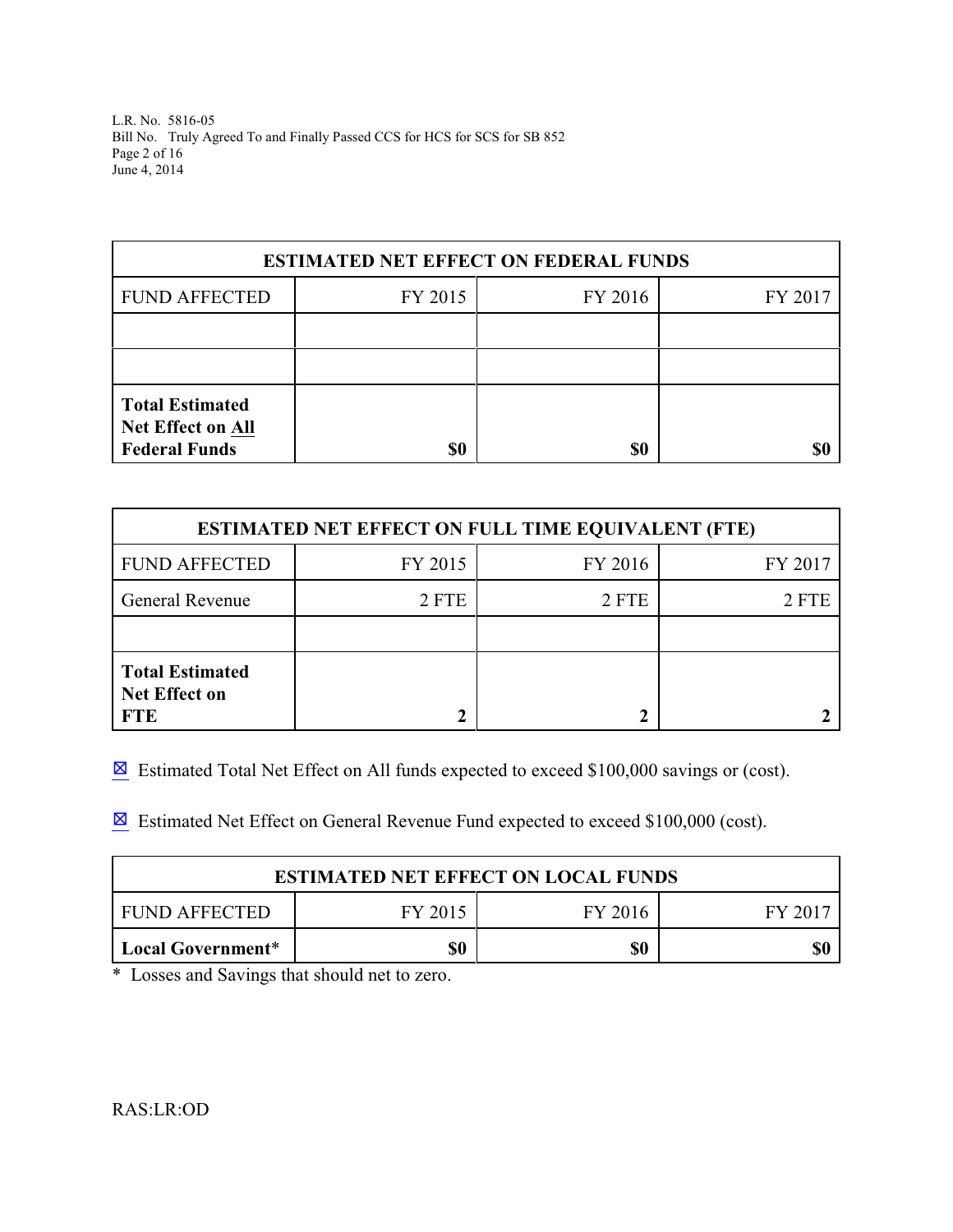L.R. No. 5816-05 Bill No. Truly Agreed To and Finally Passed CCS for HCS for SCS for SB 852 Page 3 of 16 June 4, 2014

# **FISCAL ANALYSIS**

# ASSUMPTION

### Section 44.095 - Law enforcement mutual aid region:

In response to a similar proposal from this year (HB 2041), officials at **Ray County** assumed an unknown cost from this proposal.

**Oversight** assumes that since all members responding are deemed employees of their respective local political subdivisions, liability and workers' compensation are provided to the employees of the respective local political subdivision. Therefore, Oversight will show a \$0 fiscal impact to local political subdivisions.

Officials from the **Office of Administration - General Services Division** state this part of the proposal would have the potential exposure to the legal expense fund for actions of the Missouri State Highway Patrol while responding to potential critical incidents in bordering counties in Kansas.

Officials at the **Department of Public Safety's Missouri Highway Patrol (MHP)** stated since all members responding remain employees of their respective political subdivision or public safety agency, and the liability and workers' compensation is provided to the employees of the respective political subdivision or public safety agency, the MHP assumes no fiscal impact.

In response to a similar proposal from this year (HB 2041), officials at the **Jackson County Sheriff's Department** and the **City of Kansas City** each assumed no fiscal impact to their respective organizations from this proposal.

Sections 84.340, 571.030, and 590.750 - Corporate Security Officers:

Officials from the **Department of Public Safety - Office of the Director (DPS)** state this bill requires DPS to regulate and license all corporate Security Advisors. DPS will have to promulgate rules to implement the provisions of the law and shall oversee the licensing of Security Advisors. The addition of the program will necessitate the hiring of a Program Representative II. DPS assumes the total cost for this additional FTE to be approximately \$55,000 per year.

Officials from the **Office of the State Courts Administrator** assume the proposal would not fiscally impact their agency.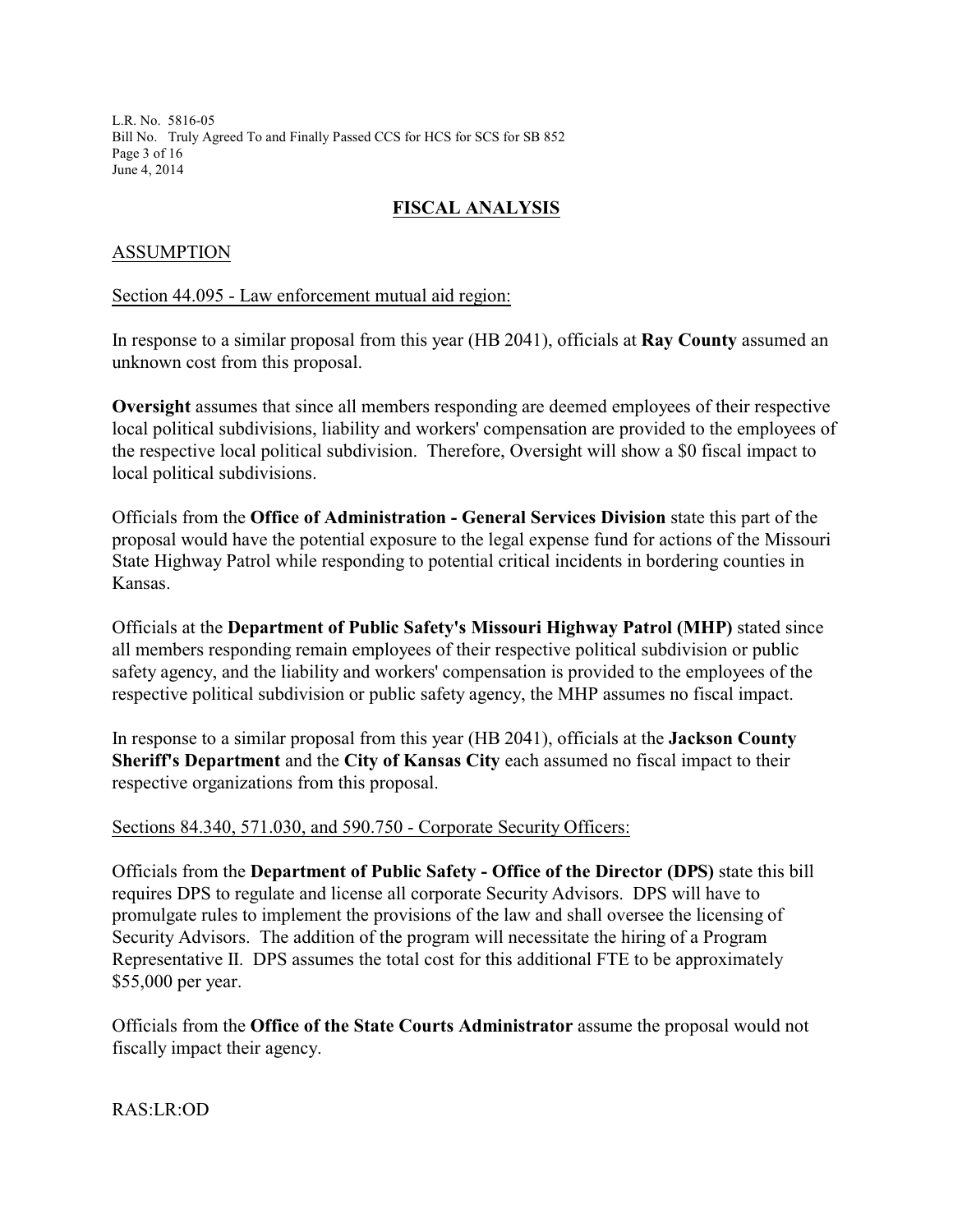L.R. No. 5816-05 Bill No. Truly Agreed To and Finally Passed CCS for HCS for SCS for SB 852 Page 4 of 16 June 4, 2014

### ASSUMPTION (continued)

Officials from the **Office of Prosecution Services (OPS)** assume the proposal would not have a fiscal impact on their agency. The creation of a new crime creates additional responsibilities for county prosecutors which may, in turn, result in additional costs which are difficult to determine.

For the purpose of this proposed legislation, officials at the **Office of State Public Defender (SPD)** cannot assume that existing staff will provide effective representation for any new cases arising where indigent persons are charged with the proposed new crime of acting as a corporate security advisor without a license from the Department of Public Safety; a new class A misdemeanor.

While the number of new cases (or cases with increased penalties) may be too few or uncertain to request additional funding for this specific bill, the SPD will continue to request sufficient appropriations to provide effective representation in all cases where the right to counsel attaches.

**Oversight** assumes the SPD can absorb the additional caseload that may result from this proposal

In response to previous versions of this proposal, officials from the **Department of Corrections (DOC)** stated penalty provisions for violations, a component of the bill to also have potential fiscal impact for DOC, is for a class A misdemeanor. Currently, the DOC cannot predict the number of new commitments which may result from the creation of the offense(s) outlined in this proposal. An increase in commitments depends on the utilization by prosecutors and the actual sentences imposed by the court.

If additional persons are sentenced to the custody of the DOC due to the provisions of this legislation, the DOC will incur a corresponding increase in operational cost through supervision provided by the Board of Probation and Parole (FY13 average of \$5.07 per offender, per day or an annual cost of \$1,851 per offender).

In summary, supervision by the DOC through probation would result in some additional costs, but it is assumed the impact would be \$0 or a minimal amount that could be absorbed within existing resources.

Officials from the St. Louis Metropolitan Police Department, and the Kansas City Police Department did not respond to our request for fiscal impact.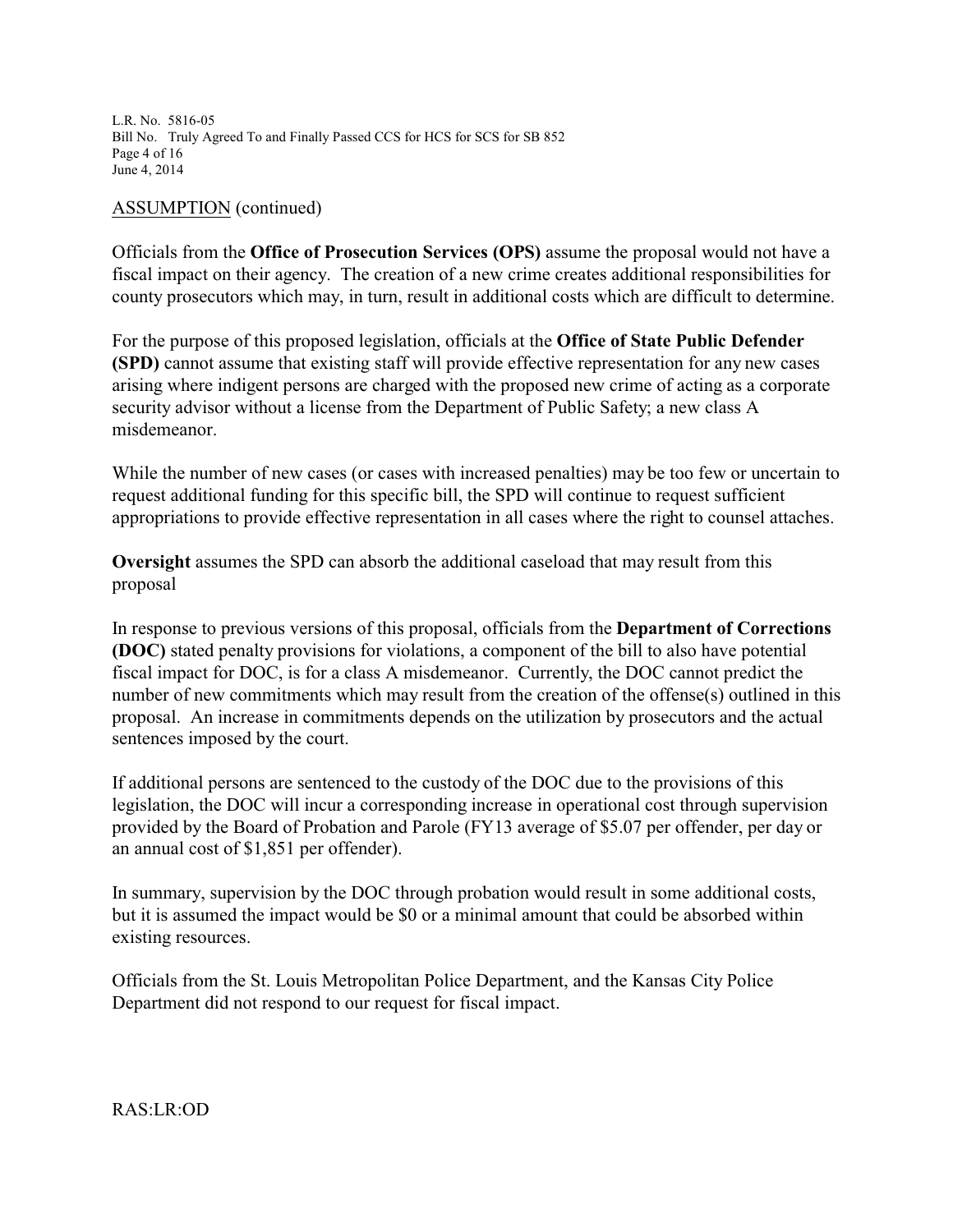L.R. No. 5816-05 Bill No. Truly Agreed To and Finally Passed CCS for HCS for SCS for SB 852 Page 5 of 16 June 4, 2014

# ASSUMPTION (continued)

**Oversight** assumes DPS will be able to charge fees for the licensing and renewal of licenses for corporate security advisors. Oversight does not know the number of corporate security advisors that are licensed each year by the St. Louis Metropolitan Police Department and the Kansas City Police Department. In the Code of State Regulations (17 CSR 10-2.040), the Board of Police Commissioners of Kansas City, Missouri has established the following fee schedule:

| <b>Annual Company License</b>           | \$300            |
|-----------------------------------------|------------------|
| Class A - Armed License                 | \$145            |
| Class A - Armed License Renewal         | $\frac{1}{2}$ 90 |
| Replacement of Lost/Stolen License \$65 |                  |
| Rescheduling Fee                        | \$ 85            |

Oversight doesn't know how many licenses DPS will need to issue, or what fees DPS will charge; therefore, we will reflect an unknown amount of revenue into the General Revenue Fund for these fees. However, Oversight assumes DPS will charge fees sufficient to cover their costs of administering this license.

Oversight will also reflect a loss of fees to the local political subdivisions as well as a savings for not having to administer the licensing. Oversight will assume the two will offset.

# Section 105.935 - Department of Corrections compensatory time:

Officials from the **Office of Administration - Division of Personnel** state there may be significant fiscal impact to the Department of Corrections in regard to overtime pay-off; however, it would be difficult to predict with any certainty or accuracy how many hours of overtime would be accrued and the pay rates of the staff involved. Therefore, the fiscal impact is unknown.

Officials from **DOC** state the proposed language, "Compensatory time shall be considered accrued upon completion of time worked in excess of such employee's normal assigned shift,…" reflects the recent ruling by the Western District in Missouri Corrections Officers Association v. Missouri Department of Corrections, WD 75418, which held, in essence, that a corrections officer's compensatory time accrues at the end of the shift in which he has worked excess time, and not at the end of the workweek. DOC is already aware of the need to modify the procedure affected by the court case. DOC has changed the way it manages compensatory time in a manner that is compatible with the court case and has not seen any appreciable increase in the accrual of compensatory time. Therefore, it is believed that passage of this legislation would not lead to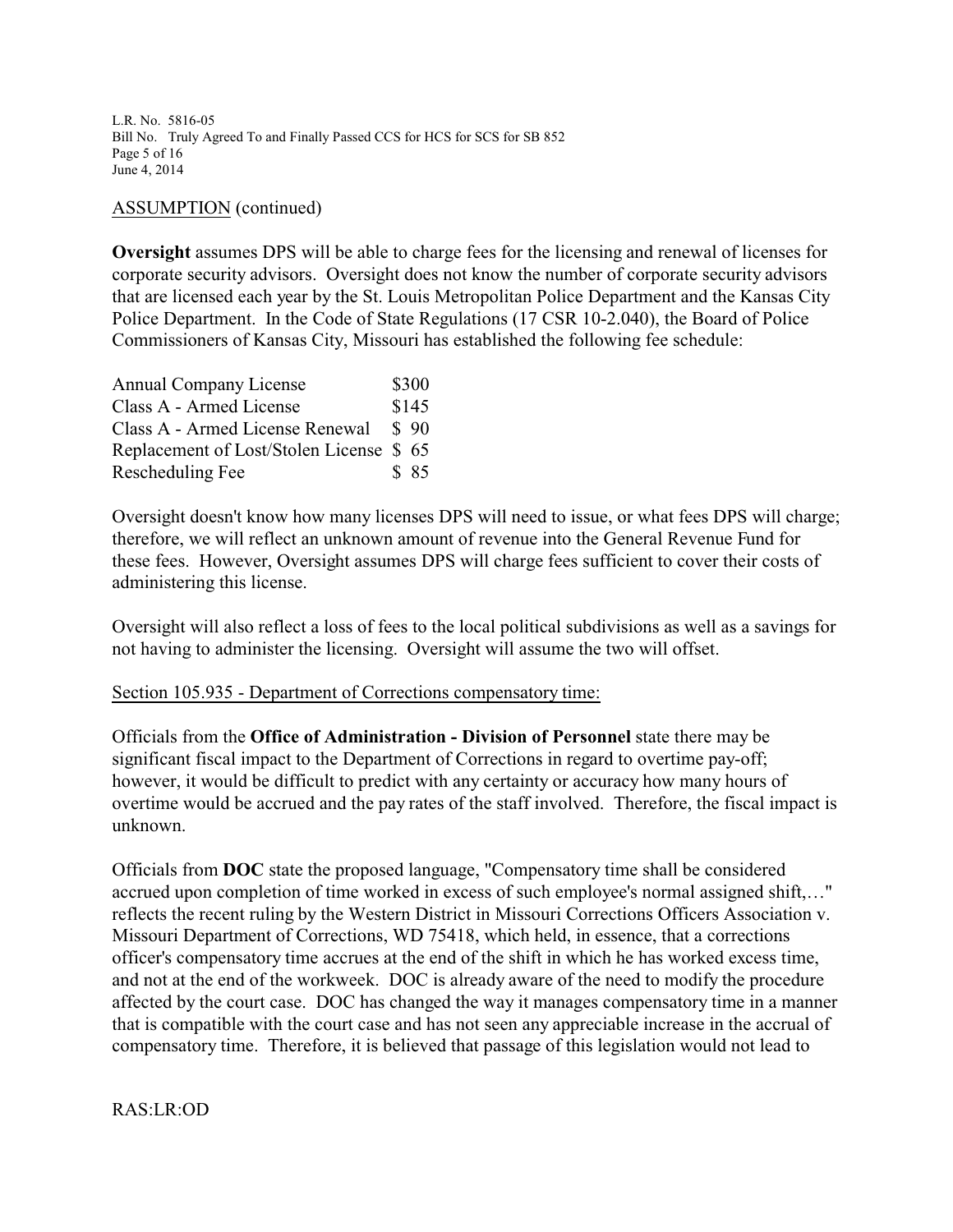L.R. No. 5816-05 Bill No. Truly Agreed To and Finally Passed CCS for HCS for SCS for SB 852 Page 6 of 16 June 4, 2014

# ASSUMPTION (continued)

any significant accrual of additional compensatory time, therefore having \$0 to minimal impact on the Department.

The only concern is whether the proposed language requires that the compensatory time considered accrued upon completion of time worked in excess of an employee's normal assigned shift should be paid out at the rate of time and one-half or at the employee's straight rate of pay. It is assumed that this legislation is proposed in order to implement the court case and not alter the way the FLSA calculates compensatory time.

# Sections 191.630 - 191.631 Communicable disease and repeal of Sections 192.800 - 192.808:

In response to a similar proposal from this year (SB 918), officials from the **University of Missouri Health Care (University)** stated they have reviewed the proposed legislation, as written, and have determined there is a significant potential negative impact to the University in excess of \$100,000 annually. The University states the added costs include additional testing for emergency type personnel and the additional supplies and equipment that would be required for this testing.

In response to a similar proposal from this year (SB 918), officials from the **Cole County Sheriff's Department** assumed this proposal would have a minimal fiscal impact on their organization.

Officials from the **Department of Health and Senior Services** and the **Department of Mental Health** each state the provisions of this proposal should create no fiscal impact on their respective agencies.

Officials from the **Department of Social Services (DSS) - MO HealthNet Division (MHD)** assumed that hospitals and nursing facilities are required to notify the emergency care worker or Good Samaritan of the known communicable disease up front. There is no fiscal impact to MHD.

Officials from the **Joint Committee on Administrative Rules (JCAR)** state the legislation is not anticipated to cause a fiscal impact to JCAR beyond its current appropriation.

In response to a similar proposal from this year (SB 918), officials from the **Office of Secretary of State (SOS)** stated many bills considered by the General Assembly include provisions allowing or requiring agencies to submit rules and regulations to implement the act. The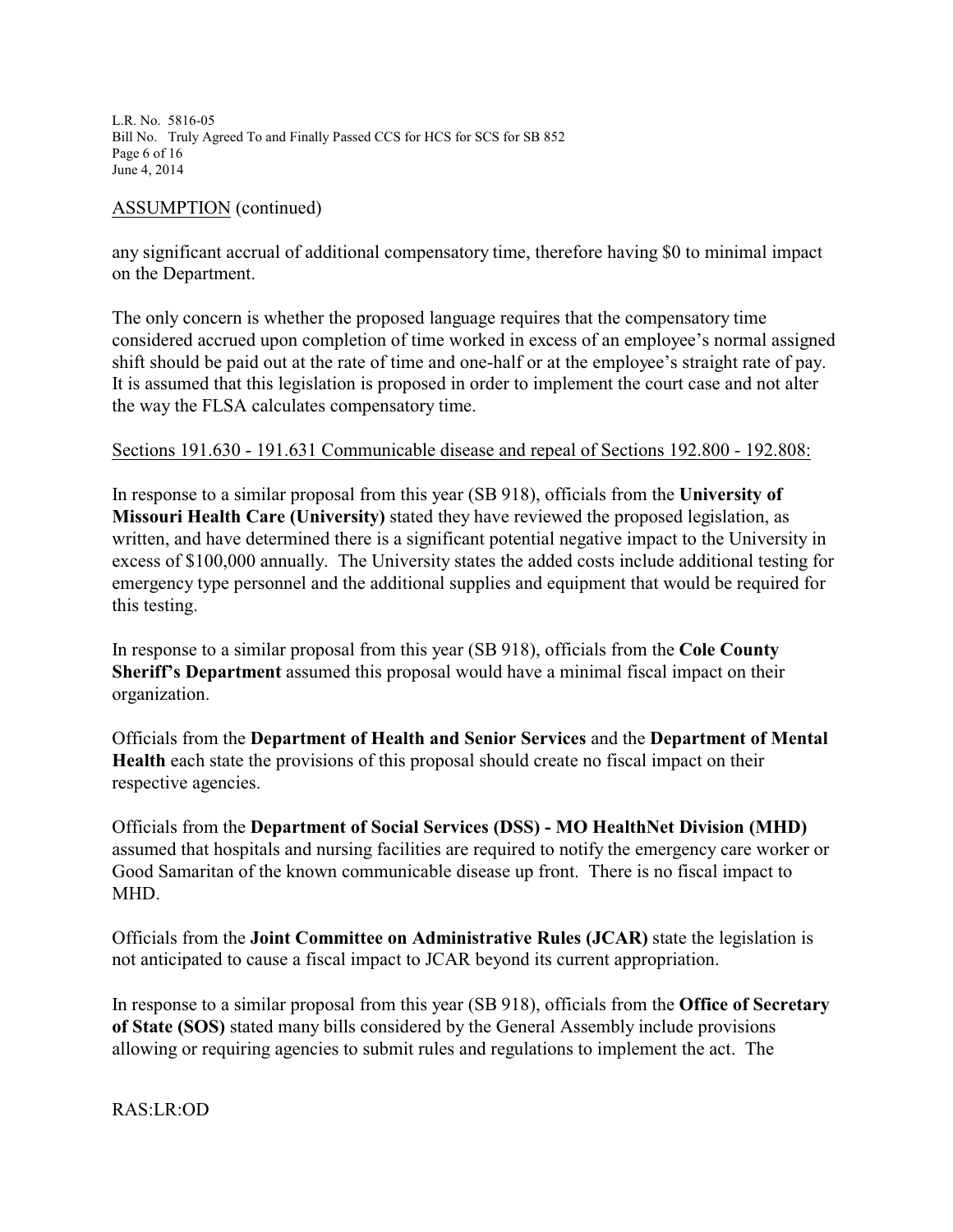L.R. No. 5816-05 Bill No. Truly Agreed To and Finally Passed CCS for HCS for SCS for SB 852 Page 7 of 16 June 4, 2014

### ASSUMPTION (continued)

Secretary of State's office is provided with core funding to handle a certain amount of normal activity resulting from each year's legislative session. The fiscal impact for this fiscal note to the SOS for Administrative Rules is less than \$2,500. The SOS recognizes this is a small amount and does not expect that additional funding would be required to meet these costs. However, it is also recognized that many such bills may be passed by the General Assembly in a given year and that collectively the costs may be in excess of what the office can sustain within its core budget. Therefore, the SOS reserves the right to request funding for the cost of supporting administrative rules requirements should the need arise based on a review of the finally approved bills signed by the governor.

#### Section 287.243 - Line of Duty Compensation Act expansion/extension:

Officials from the **Department of Labor and Industrial Relations (DOLIR)** provided the following response to this proposal:

DOLIR officials stated the benefit class of recipients who could be awarded Line of Duty Compensation benefits would be increased based on the expansion of what constitutes "Killed in the line of duty" in §287.243.2(5)(b) of the proposal. Therefore, the number of pay-outs would increase given the larger number of qualifying individuals. The number cannot be estimated, therefore, the increase is unknown.

DOLIR officials included an estimate of unknown additional cost for the General Revenue Fund in their response.

**Oversight** notes this program was enacted on June 19, 2009. No payments were made in FY 2009 or FY 2010, but payments (\$25,000 for each) were made on five claims in FY 2011, two claims in FY 2012 and thirteen claims (\$325,000) in FY 2013. Oversight has no information as to the potential increase in eligible claimants for this program which would result from implementing this proposal, and will indicate unknown transfers from the General Revenue Fund to the Line of Duty Compensation Fund and unknown payments to beneficiaries from the Line of Duty Compensation Fund for DOLIR.

**Oversight** also notes this program was to sunset on June 19, 2015 and terminate September 1, 2016. Oversight notes that this proposal extends the sunset date to June 2025.

Officials from the **Office of Administration - Division of General Services (DGS)** noted this proposal would allow for death benefits for any law officers, emergency medical technicians, air ambulance pilots, air ambulance registered professional nurses, paramedics, and firefighters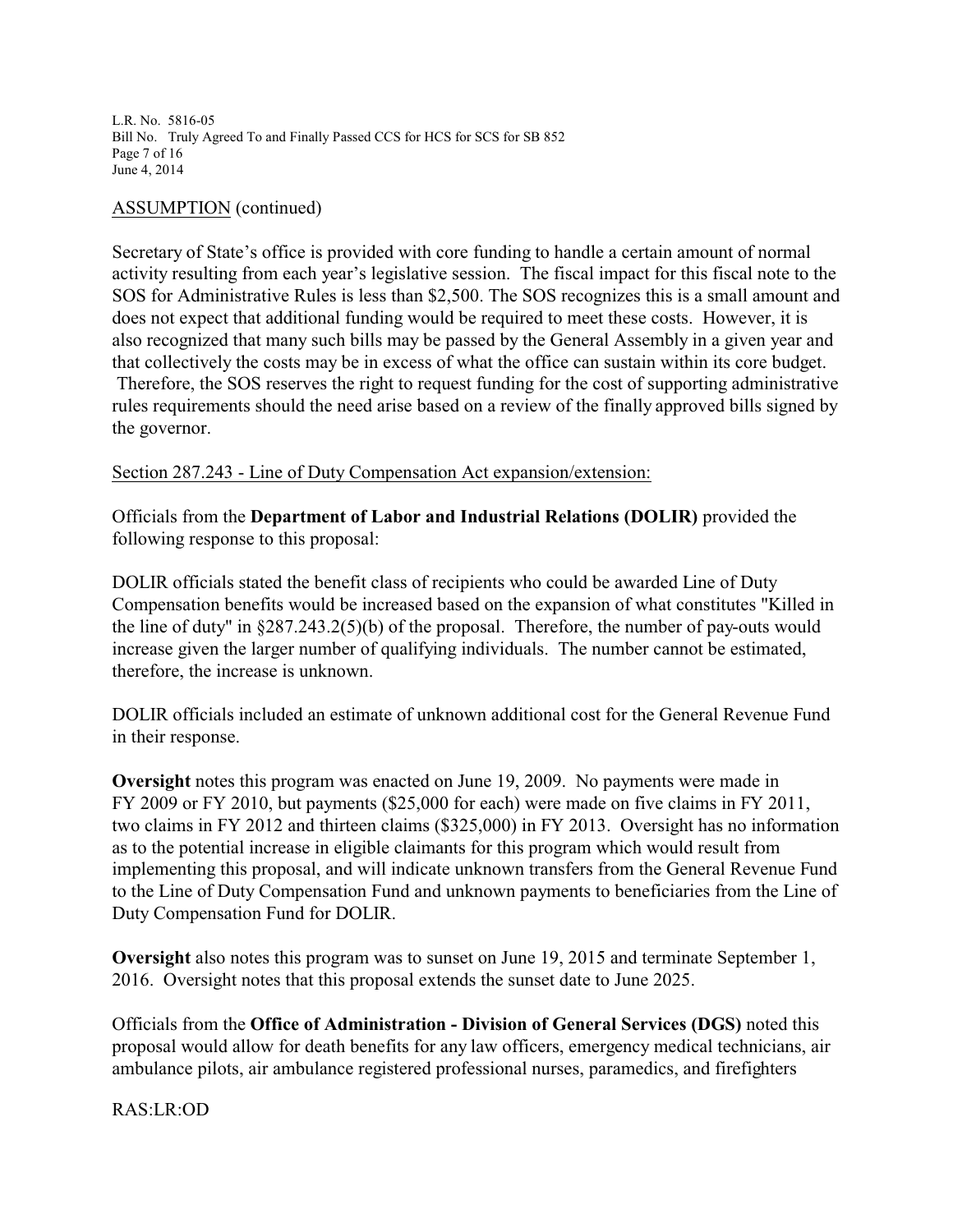L.R. No. 5816-05 Bill No. Truly Agreed To and Finally Passed CCS for HCS for SCS for SB 852 Page 8 of 16 June 4, 2014

# ASSUMPTION (continued)

acting in the individual's performance of his or her duties whether the injury is received while the individual is on duty or off duty.

DGS officials assume the proposal would require the state's self insured workers' compensation program fund to pay death benefits for law enforcement officers acting in the individual's performance of his or her duties as a law enforcement officer regardless of whether an injury resulting in death is received while on or off duty.

**Oversight** assumes this proposal would make changes to and have an impact only on the state program for line of duty compensation, managed by the Department of Labor and Industrial Relations; it would have no direct impact to other state agencies or to local governments.

# §334.950 - SAFE CARE

Officials from the **Department of Public Safety (DPS) - Director's Office** state the legislation requires the DPS to establish rules and make payments to SAFE CARE providers, out of appropriations made for that purpose, who provide forensic examinations of persons under eighteen years of age who are alleged victims of physical abuse.

The SAFE program within the Crime Victims Compensation Unit of the DPS received 2,587 claims for suspected sexual assault/rape victims who were under the age of 18 and paid a total of \$1,433,919 to medical providers who performed the sexual assault forensic examination.

In order to provide reimbursement to medical providers for forensic examination of victims of physical abuse, DPS would require the following:

One FTE for a staff person to process claims (Processing Technician, \$25,572 annually) plus related fringe benefits, equipment and expense. Total FY15 costs to the General Revenue (GR) Fund are estimated to be \$39,597; FY16 costs to GR of \$39,651; and FY17 costs to GR of \$40,056.

**Oversight** notes the FY 2015 budget (Section 8.050) for the Department of Public Safety that has been approved by the legislature but that is still awaiting action by the Governor, appropriates \$1,452,000 to reimburse SAFE CARE providers for performing forensic medical exams on children suspected of having been physically abused. Since this is a new program/new decision item, Oversight will present this cost in the fiscal note for each FY 2015, FY 2016, and FY 2017.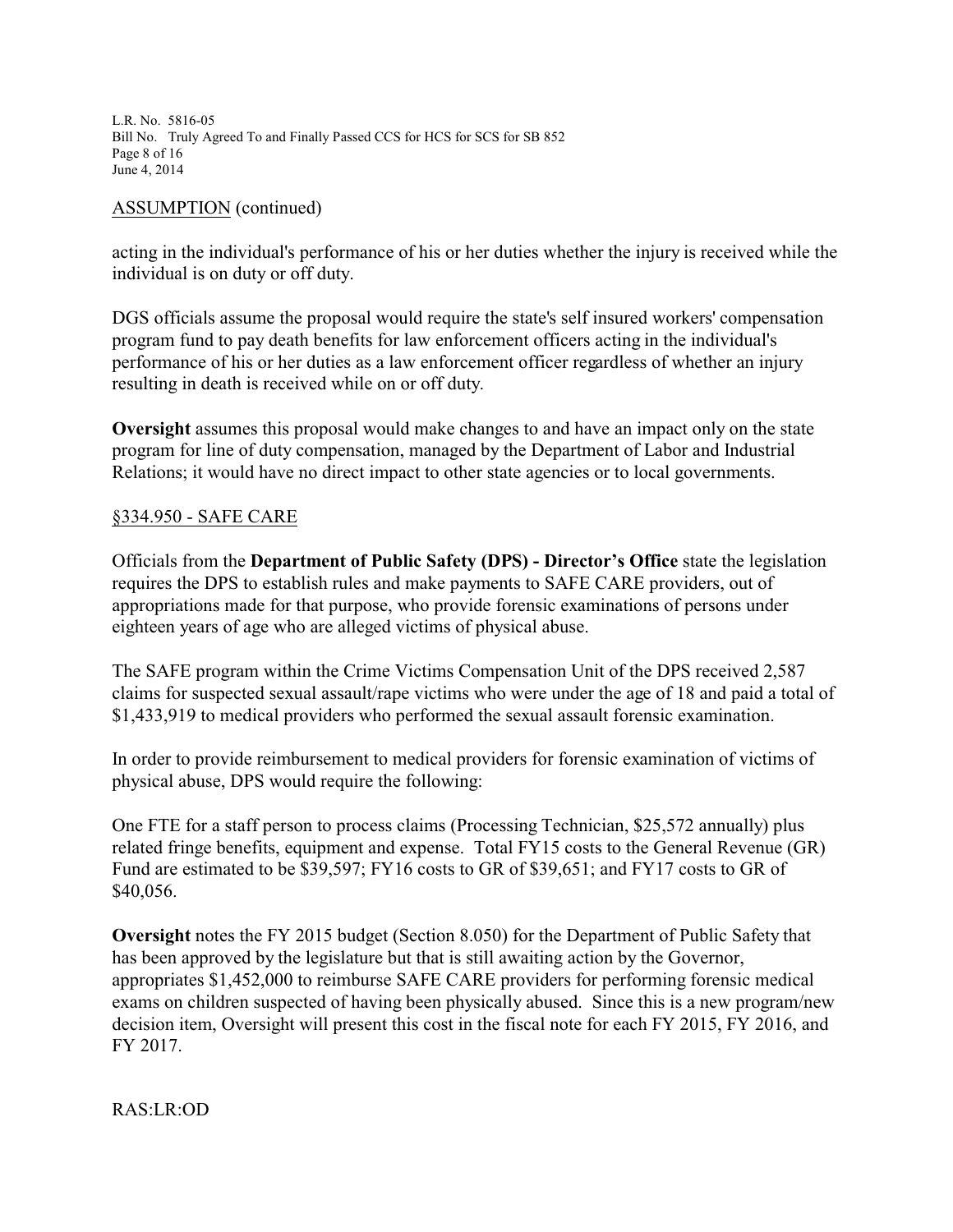L.R. No. 5816-05 Bill No. Truly Agreed To and Finally Passed CCS for HCS for SCS for SB 852 Page 9 of 16 June 4, 2014

# ASSUMPTION (continued)

# §632.520 - Violence to a Department of Mental Health Employee:

Officials from the **Department of Corrections** state the penalty provision component of this bill resulting in a potential fiscal impact for the DOC is for up to a class B felony. Currently, the DOC cannot predict the number of new commitments which may result from the creation of the offense(s) outlined in this proposal. An increase in commitments depends on utilization by prosecutors and the actual sentences imposed by the court.

If additional persons are sentenced to the custody of the DOC due to the provisions of this legislation, the DOC will incur a corresponding increase in direct offender costs either through incarceration (FY 13 average of \$18.014 per offender, per day, or an annual cost of \$6,575 per inmate) or through supervision provided by the Board of Probation and Parole (FY 13 average of \$5.07 per offender, per day, or an annual cost of \$1,851 per offender).

Therefore, supervision by the DOC through probation or incarceration would result in additional unknown costs to the department. Sixteen (16) persons would have to be incarcerated per fiscal year to exceed \$100,000 annually. Due to the narrow scope of this new crime, it is assumed the impact would be less than \$100,000 per year for the DOC.

For the purpose of this proposed legislation, officials at the **Office of State Public Defender** cannot assume that existing staff will provide effective representation for any new cases arising where indigent persons are charged with the proposed new crimes of knowingly committing violence to an employee of the Department of Mental Health (DMH) or to another offender housed in a secure facility. Violation of this new subsection would become a new class B felony and knowingly damaging any building or other property owned or operated by the DMH would become a new class C felony.

While the number of new cases (or cases with increased penalties) may be too few or uncertain to request additional funding for this specific bill, the SPD will continue to request sufficient appropriations to provide effective representation in all cases.

**Oversight** assumes the SPD can absorb the additional caseload that may result from this proposal.

Officials from the **Department of Mental Health (DMH)** state the proposed legislation imposes no additional duties nor threatens current revenues. No fiscal impact is anticipated.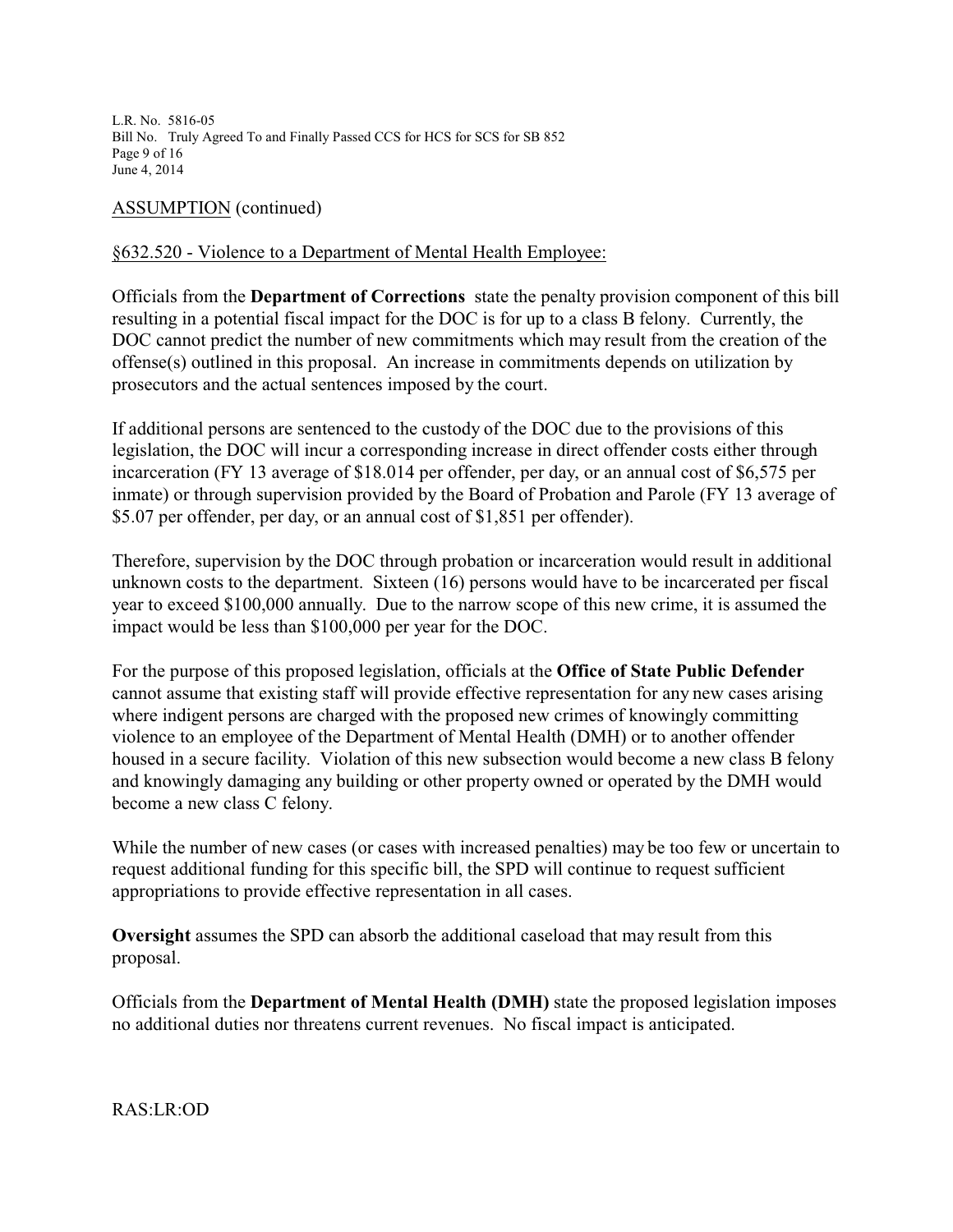L.R. No. 5816-05 Bill No. Truly Agreed To and Finally Passed CCS for HCS for SCS for SB 852 Page 10 of 16 June 4, 2014

### ASSUMPTION (continued)

Based on discussions with DMH staff, **Oversight** notes that the DMH would not expect to have significant savings as a result of sending one or two people to the DOC as a result of this proposal. The DMH receives funding for a "ward", rather than for the number of people in their care. The DMH does not believe they would ever send enough individuals to the DOC in a year to save the cost of an entire ward.

In response to a similar proposal from this year (HB 1243), officials from the **Office of Administration - Division of General Services** stated this legislation (§632.520.2) could potentially result in savings to the state's workers' compensation program with the following assumption:

That an offender residing in a state mental health facility would be deterred from acting out violently against an employee of the facility knowing that the punishment could result in charges and a possible conviction of a class B felony.

**Oversight** assumes an unknown savings to the General Revenue Fund.

# §300.320 - Repeal of funeral procession identifying insignia:

In response to similar legislation from this year (HB 1993), officials at the **Cole County Sheriff's Department**, the **Jefferson City Police Department**, the **Springfield Police Department** and the **Columbia Police Department** each assumed no fiscal impact to their respective organizations from this proposal.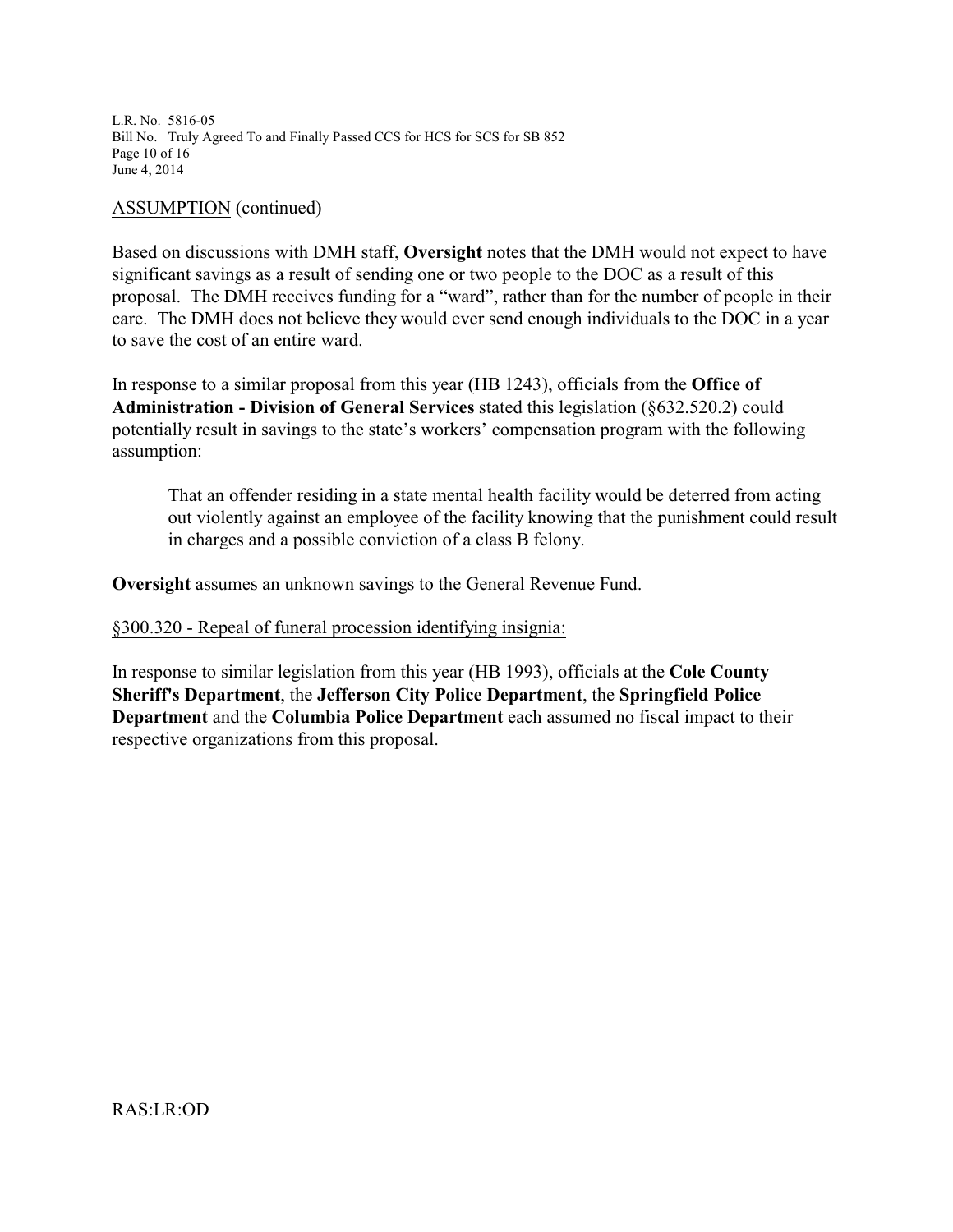L.R. No. 5816-05 Bill No. Truly Agreed To and Finally Passed CCS for HCS for SCS for SB 852 Page 11 of 16 June 4, 2014

| FISCAL IMPACT - State Government                                     | FY 2015<br>$(10$ months) | FY 2016             | FY 2017         |
|----------------------------------------------------------------------|--------------------------|---------------------|-----------------|
| <b>GENERAL REVENUE FUND</b>                                          |                          |                     |                 |
| Savings - OA-GS (§632.520)                                           |                          |                     |                 |
| Reduction in workers' compensation                                   | Unknown                  | Unknown             | Unknown         |
| program costs                                                        |                          |                     |                 |
| Income - DPS $(\S 590.750)$                                          | At Least                 | At Least            | At Least        |
| Fees from corporate security officers                                | \$52,384                 | \$55,316            | \$55,878        |
| Cost - DPS (§590.750)                                                |                          |                     |                 |
| <b>Personal Service</b>                                              | $(\$29,870)$             | $(\$36,202)$        | $(\$36,564)$    |
| <b>Fringe Benefits</b>                                               | (\$15,235)               | (\$18,465)          | (\$18,649)      |
| <b>Expense and Equipment</b>                                         | (\$7,279)                | $(\$649)$           | (\$665)         |
| Total Costs - DPS-DO (§590.750)                                      | $(\$52,384)$             | $(\$55,316)$        | $(\$55,878)$    |
| FTE Change - DPS                                                     | 1 FTE                    | 1 FTE               | 1 FTE           |
| Transfer Out - to Line of Duty                                       |                          |                     |                 |
| Compensation Fund (287.243)                                          | (Unknown)                | (Unknown)           | (Unknown)       |
| Costs - DPS-DO (§334.950)                                            |                          |                     |                 |
| Personal service                                                     | $(\$21,310)$             | $(\$25,828)$        | $(\$26,086)$    |
| Fringe benefits                                                      | (\$10,869)               | (\$13,174)          | (\$13,305)      |
| Equipment and expense                                                | $(\$7,418)$              | $(\$649)$           | $(\$665)$       |
| Provider reimbursement (Section 8.050<br>of FY 2015 approved budget) | (\$1,452,000)            | (\$1,452,000)       | (\$1,452,000)   |
| <b>Total Costs - DPS-DO</b>                                          | (\$1,491,597)            | (\$1,491,651)       | (\$1,492,056)   |
| FTE Change - DPS                                                     | 1 FTE                    | 1 FTE               | 1 FTE           |
| Costs - DOC (§632.520)                                               |                          |                     |                 |
| Incarceration and probation costs                                    | (Unknown, less           | (Unknown, less      | (Unknown, less  |
|                                                                      | than \$100,000)          | than \$100,000)     | than \$100,000) |
| <b>ESTIMATED NET EFFECT TO THE</b>                                   | (More than               | (More than          | (More than      |
| <b>GENERAL REVENUE FUND</b>                                          | <u>\$1,491,597)</u>      | <u>\$1,491,651)</u> | \$1,492,056)    |
| Estimated Net FTE Change for General                                 |                          |                     |                 |
| Revenue Fund                                                         | 2 FTE                    | 2 FTE               | 2 FTE           |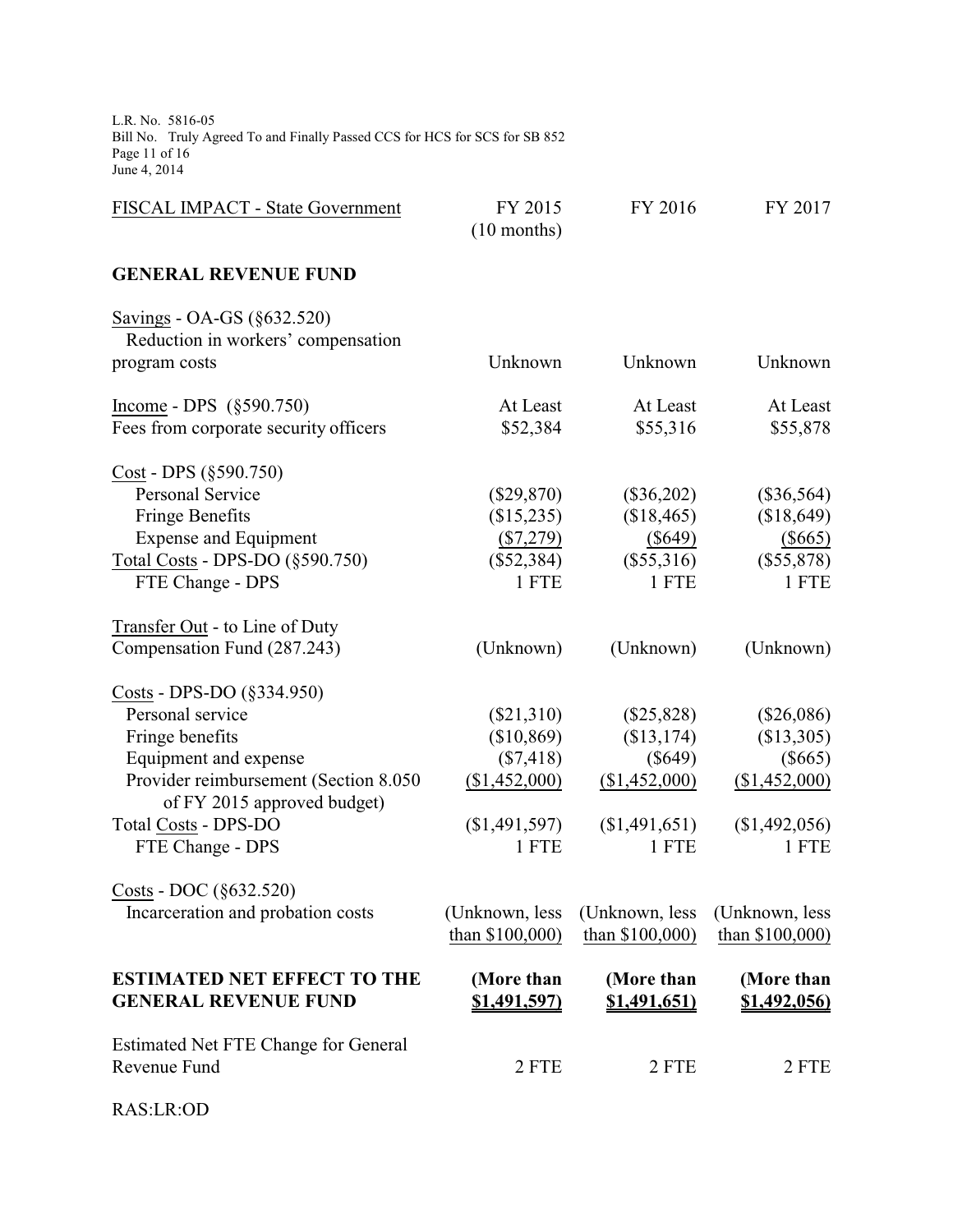L.R. No. 5816-05 Bill No. Truly Agreed To and Finally Passed CCS for HCS for SCS for SB 852 Page 12 of 16 June 4, 2014

| <b>ESTIMATED NET EFFECT ON</b><br><b>UNIVERSITY FUNDS</b>                                                                          | (Could exceed<br>\$83,333) | (Could exceed<br>\$100,000) | (Could exceed<br>\$100,000) |
|------------------------------------------------------------------------------------------------------------------------------------|----------------------------|-----------------------------|-----------------------------|
| Costs - University of Missouri<br>Personal services, equipment and<br>supplies and other expenses (Sections<br>$191.630 - 191.631$ | (Could exceed<br>\$83,333) | (Could exceed<br>\$100,000  | (Could exceed<br>\$100,000  |
| <b>UNIVERSITY FUNDS</b>                                                                                                            |                            |                             |                             |
| <b>ESTIMATED NET EFFECT ON</b><br><b>LINE OF DUTY COMPENSATION</b><br><b>FUND</b>                                                  | \$0                        | \$0                         | \$0                         |
| Cost - DOLIR<br>Line of Duty Compensation Program<br>Changes (287.243)                                                             | (Unknown)                  | (Unknown)                   | (Unknown)                   |
| Transfer In - from General Revenue Fund<br>(287.243)                                                                               | Unknown                    | Unknown                     | Unknown                     |
| <b>LINE OF DUTY COMPENSATION</b><br><b>FUND</b>                                                                                    |                            |                             |                             |
| FISCAL IMPACT - State Government<br>(continued)                                                                                    | FY 2015<br>$(10$ months)   | FY 2016                     | FY 2017                     |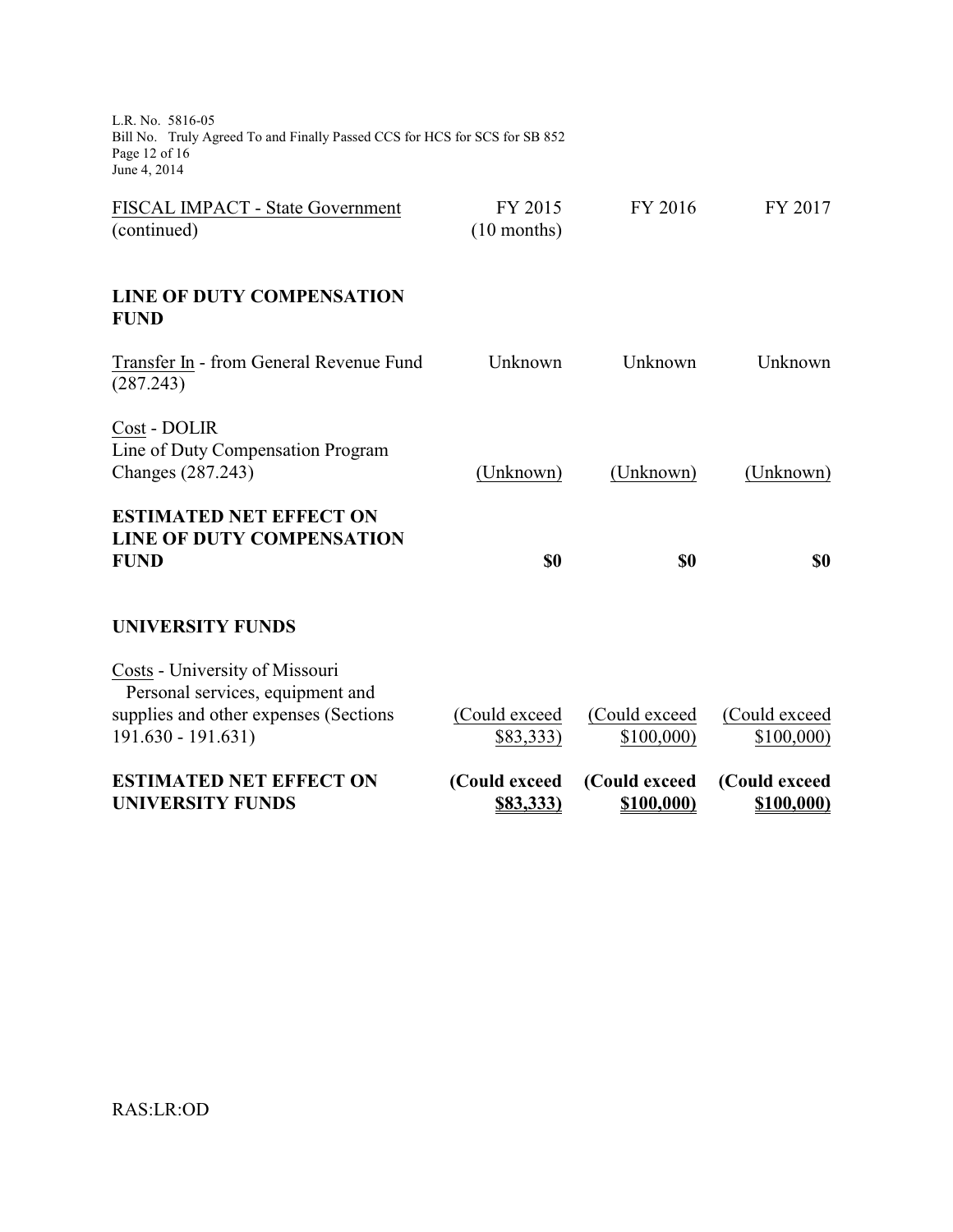L.R. No. 5816-05 Bill No. Truly Agreed To and Finally Passed CCS for HCS for SCS for SB 852 Page 13 of 16 June 4, 2014

| (Unknown)                | (Unknown) | (Unknown) |
|--------------------------|-----------|-----------|
| Unknown                  | Unknown   | Unknown   |
|                          |           |           |
| FY 2015<br>$(10$ months) | FY 2016   | FY 2017   |
|                          |           |           |

# FISCAL IMPACT - Small Business

No direct fiscal impact to small businesses would be expected as a result of this proposal.

# FISCAL DESCRIPTION

This act modifies provisions relating to emergency service providers, corporate security advisors, reimbursement for child abuse exams, crimes against Department of Mental Health employees and property, and funeral processions.

CORPORATE SECURITY ADVISORS - 84.340, 571.030, & 590.750

Under current law, the St. Louis Board of Police Commissioners has the authority to regulate corporate security advisors.

This act provides that the Department of Public Safety shall have the sole authority to regulate and license corporate security advisors. In addition, this act provides that the authority and jurisdiction of a corporate security advisor is only limited by the geographical limits of the state unless the advisor's license is recognized by another state or the federal government. Any corporate security advisor licensed as of February 1, 2014, is not required to apply for a new license until his or her license expires or is otherwise revoked.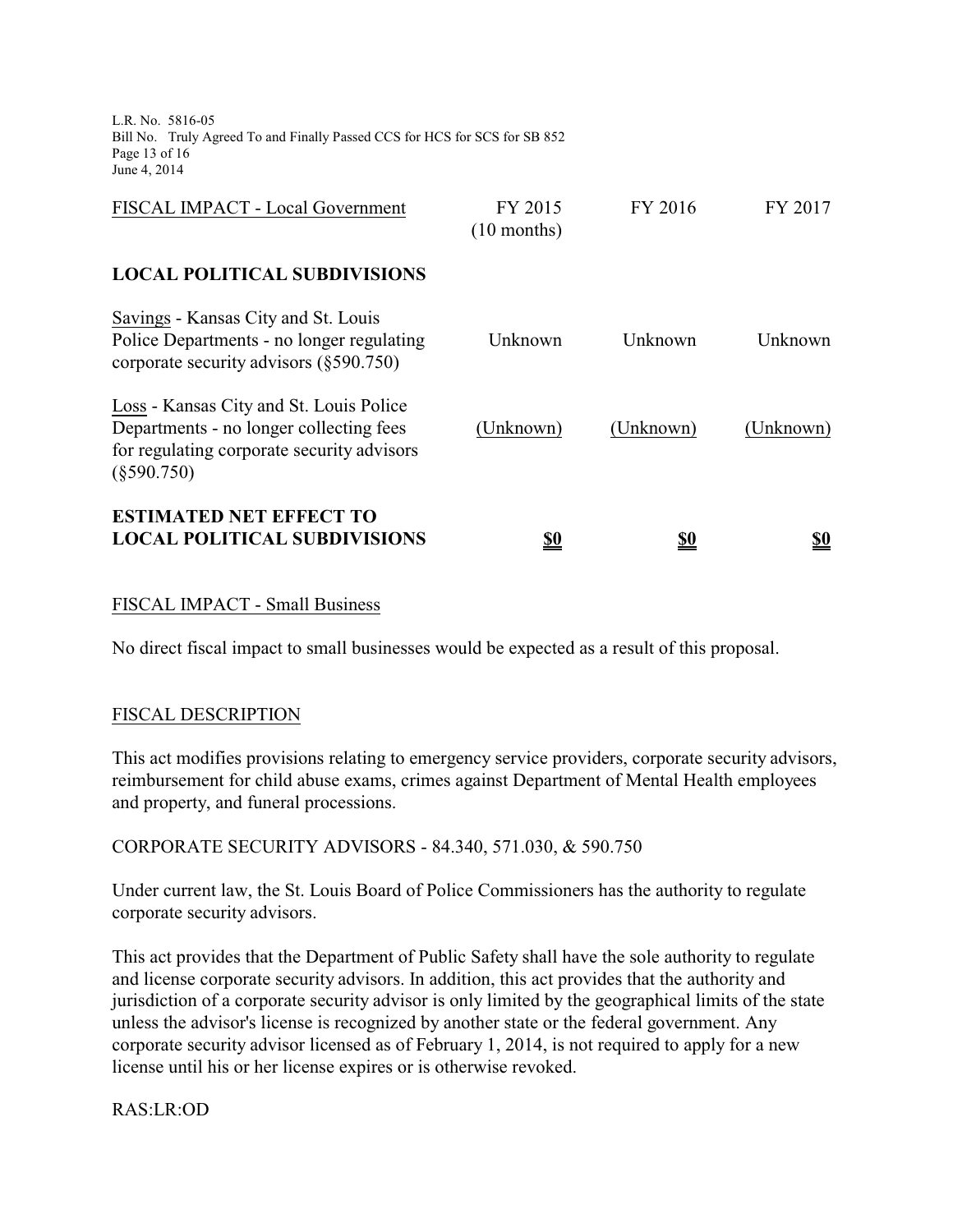L.R. No. 5816-05 Bill No. Truly Agreed To and Finally Passed CCS for HCS for SCS for SB 852 Page 14 of 16 June 4, 2014

# FISCAL DESCRIPTION (continued)

This act makes acting as a corporate security advisor without a license a Class A misdemeanor.

The Department of Public Safety is granted rulemaking authority to implement the licensing and regulation of corporate security advisors.

# COMMUNICABLE DISEASES - 191.630, 191.631

Under current law, hospitals are required to have procedures for notifying emergency care providers about the risk for exposure. This proposal requires a coroner and medical examiner to also have written policies and procedures for notification of an emergency care provider and Good Samaritan. The coroner or medical examiner shall include local representation of a designated infection control officer during the process to develop or review such policies.

All emergency care providers shall respond to and treat any patient regardless of the status of the patient's HIV or other communicable disease infection. Hospitals, nursing homes, and other medical facilities and practitioners who transfer patients known to have a communicable disease or to be subject to an order of quarantine or an order of isolation shall notify the emergency care providers who are providing the transportation services of the potential risk of exposure to a communicable disease, including communicable diseases of a public health threat.

This proposal also repeals sections 192.800 to 192.808.

# LINE OF DUTY COMPENSATION FOR EMERGENCY PERSONNEL - 287.243

Under current law, emergency personnel killed in the line of duty are eligible for certain workers' compensation benefits when such person's life is lost as a result of an injury received in the active performance of his or her duties, within the scope of his or her profession, while on duty and but for the performance, death would not have occurred.

This act modifies the standard for eligibility. Under the act, individuals are eligible for compensation when:

- Death is caused by an accident or violence of another;
- The individual is in the active performance of his or her duties and there is a relationship between the accident or commission of the act and the performance of duty, even when off duty; the individual is traveling to or from employment; or the individual is taking a break while on duty;
- The injury is the cause of the death; and
- Death occurs within 300 weeks of the injury.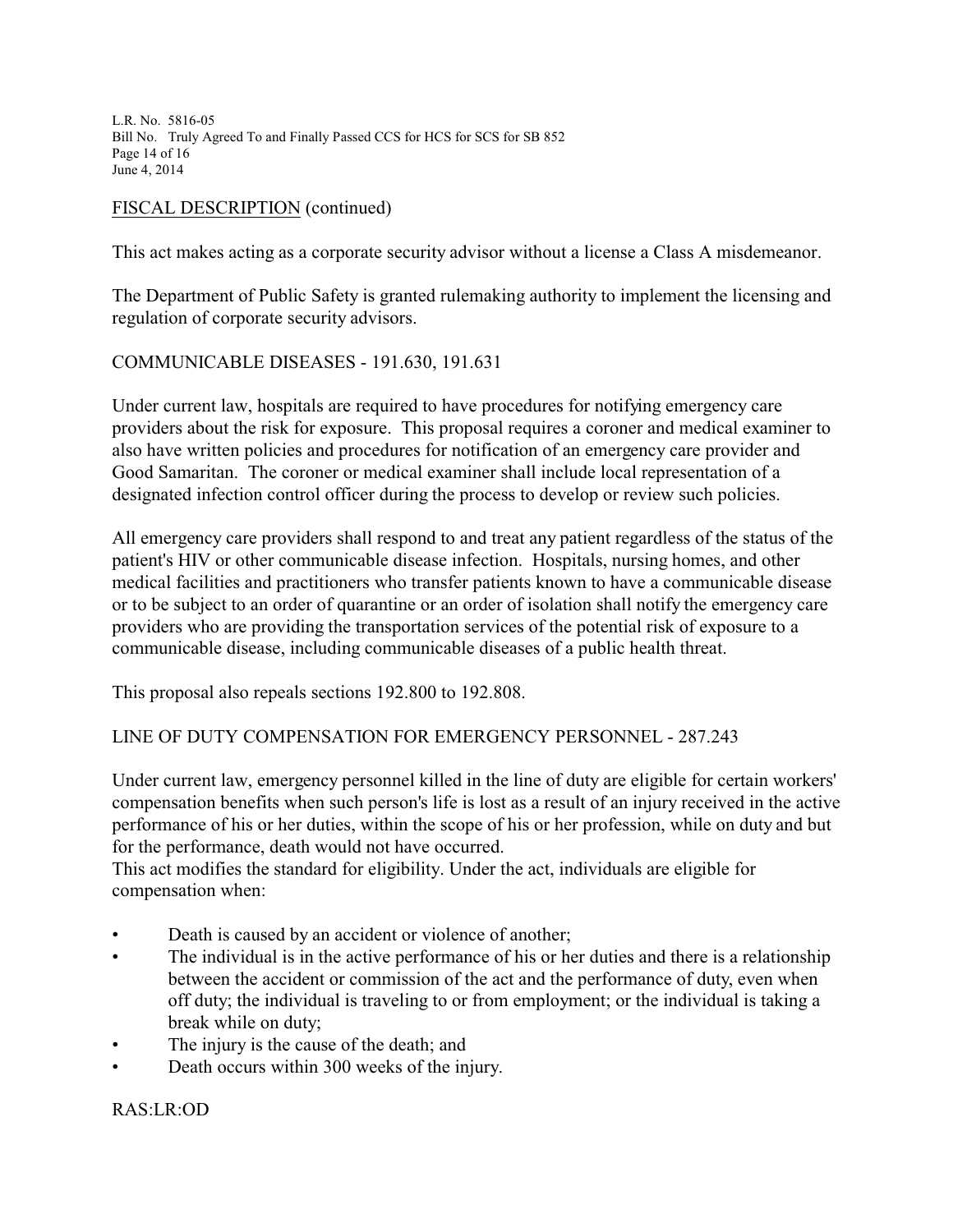L.R. No. 5816-05 Bill No. Truly Agreed To and Finally Passed CCS for HCS for SCS for SB 852 Page 15 of 16 June 4, 2014

# FISCAL DESCRIPTION (continued)

Also, this act extends the expiration date on the line of duty compensation program to 2025.

# SAFE CARE PROVIDER REIMBURSEMENT -Section 334.950

The Department of Public Safety must establish rules and make payments to SAFE CARE providers, out of appropriations made for that purpose, who provide forensic examinations of individuals under 18 years of age who are alleged victims of physical abuse.

ACT OF VIOLENCE BY A PERSON COMMITTED TO DEPARTMENT OF MENTAL HEALTH - Section 632.520

This proposal specifies that a sexually violent predator ordered or committed to the Department of Mental Health who knowingly commits violence to an employee of the department or to another offender housed in a secure facility operated by the department will be guilty of a class B felony.

An offender who knowingly damages any building or other property owned or operated by the department will be guilty of a class C felony.

This legislation is not federally mandated, would not duplicate any other program and would not require additional capital improvements or rental space.

# SOURCES OF INFORMATION

Department of Public Safety Office of the Director Missouri Highway Patrol Office of Administration General Services Personnel Department of Corrections Office of the State Courts Administrator Office of the State Public Defender Department of Health and Senior Services Department of Mental Health Department of Social Services Joint Committee on Administrative Rules Office of the Secretary of State